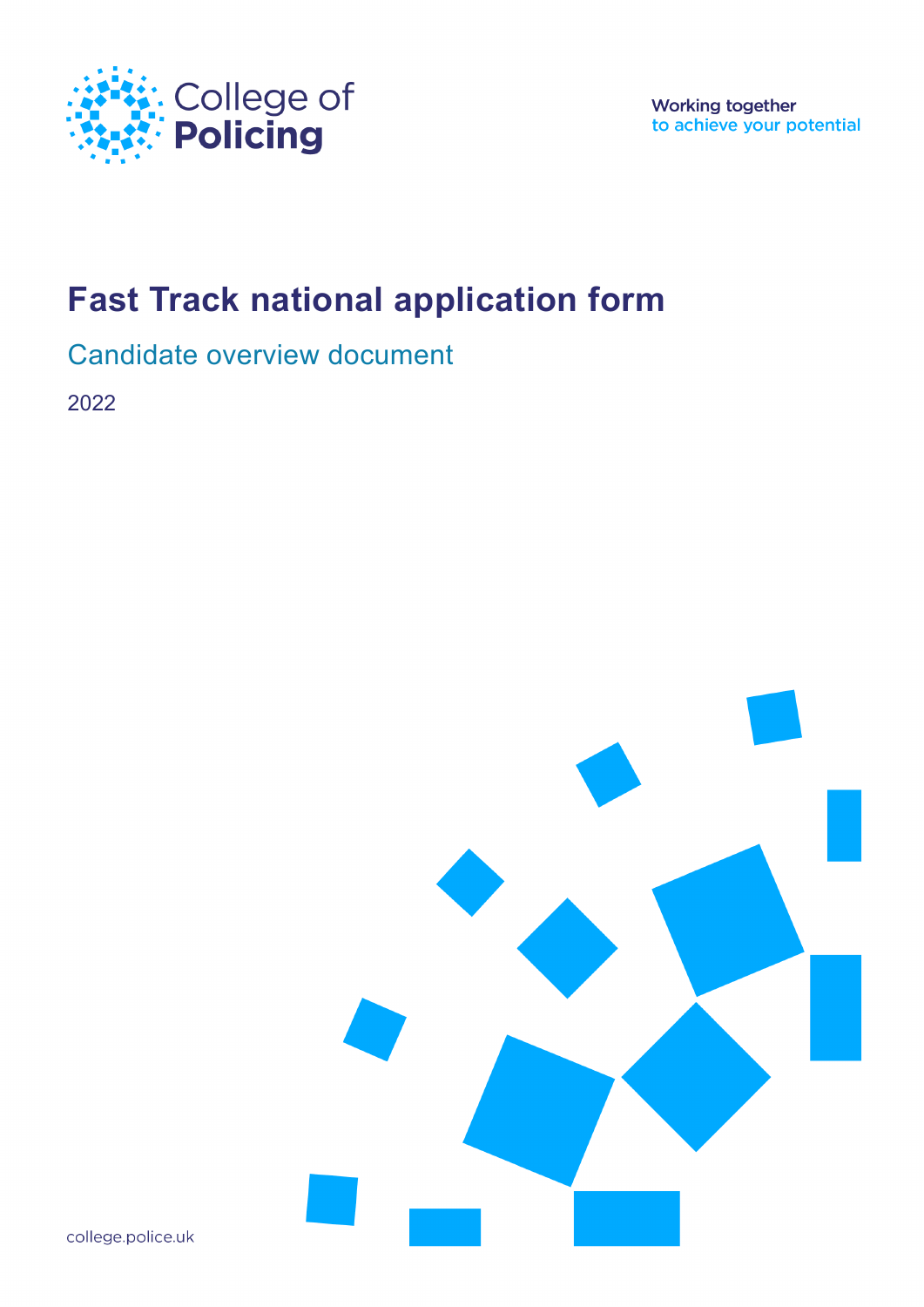College of Policing Limited Leamington Road Ryton-on-Dunsmore Coventry, CV8 3EN

Publication date: October 2021

© – College of Policing Limited (2021)

All rights reserved. No part of this publication may be reproduced, modified, amended, stored in any retrieval system or transmitted, in any form or by any means, without the prior written permission of the College or as expressly permitted by law.

Anyone wishing to copy or re-use all or part of this publication for purposes other than expressly permitted by law will need a licence. Licence applications can be sent to **[SeniorSelection@college.pnn.police.uk](mailto:SeniorSelection@college.pnn.police.uk)**

Where we have identified any third-party copyright material you will need permission from the copyright holders concerned.

Any other enquiries regarding this publication or to request copies in accessible formats please contact the Senior Selection team

(**[SeniorSelection@college.pnn.police.uk](mailto:SeniorSelection@college.pnn.police.uk)**) the College on 0800 4963322 or **[contactus@college.pnn.police.uk](mailto:contactus@college.pnn.police.uk)**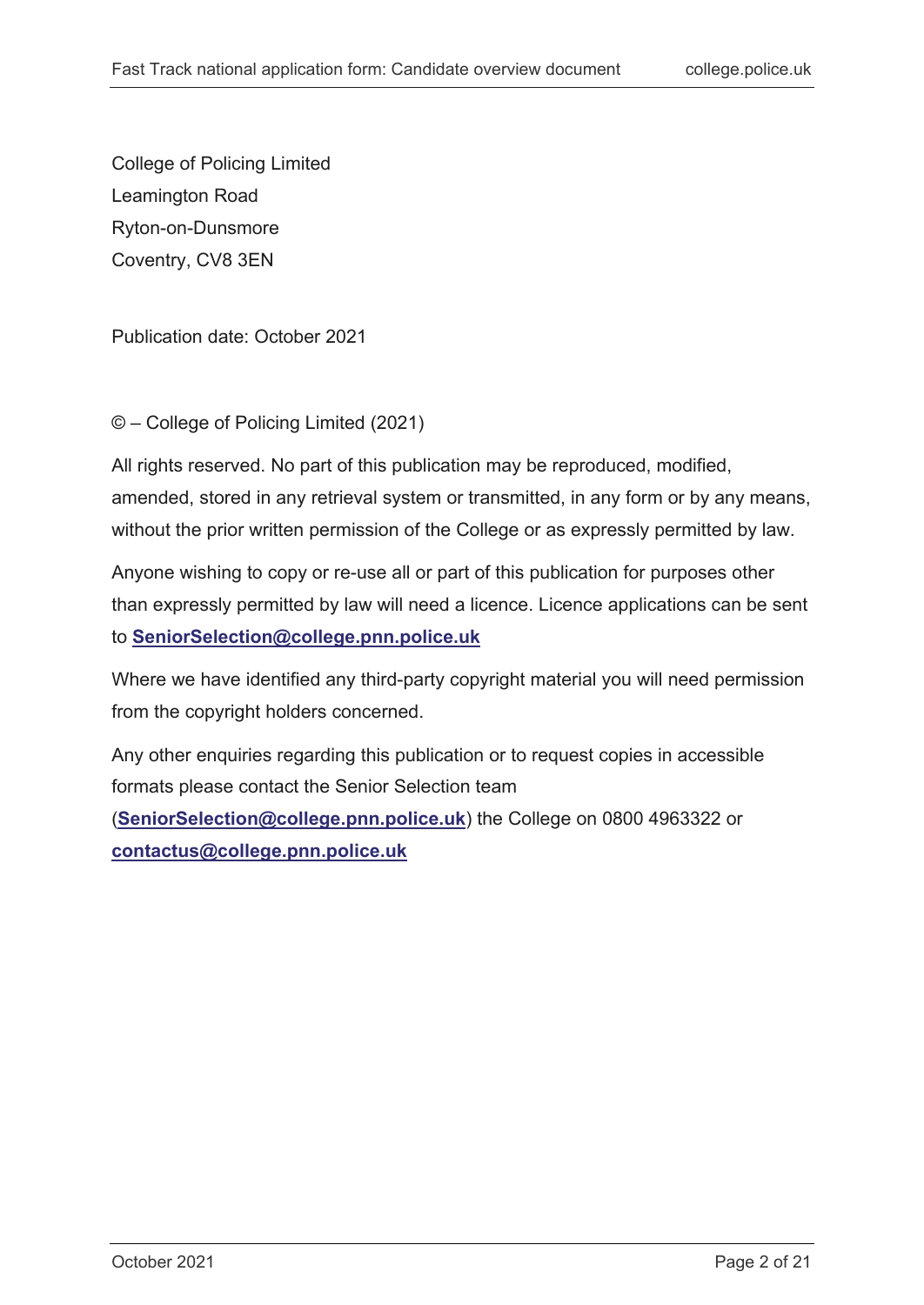# **Contents**

| When does the Fast Track National Assessment Centre window open? 6                  |
|-------------------------------------------------------------------------------------|
|                                                                                     |
|                                                                                     |
|                                                                                     |
|                                                                                     |
|                                                                                     |
|                                                                                     |
|                                                                                     |
|                                                                                     |
|                                                                                     |
|                                                                                     |
|                                                                                     |
| Methods for answering competency and values-based questions 14                      |
|                                                                                     |
|                                                                                     |
|                                                                                     |
|                                                                                     |
|                                                                                     |
|                                                                                     |
| The abilities, skills and characteristics needed by future leaders to deal with the |
| The abilities, skills and characteristics that are desirable for candidates on the  |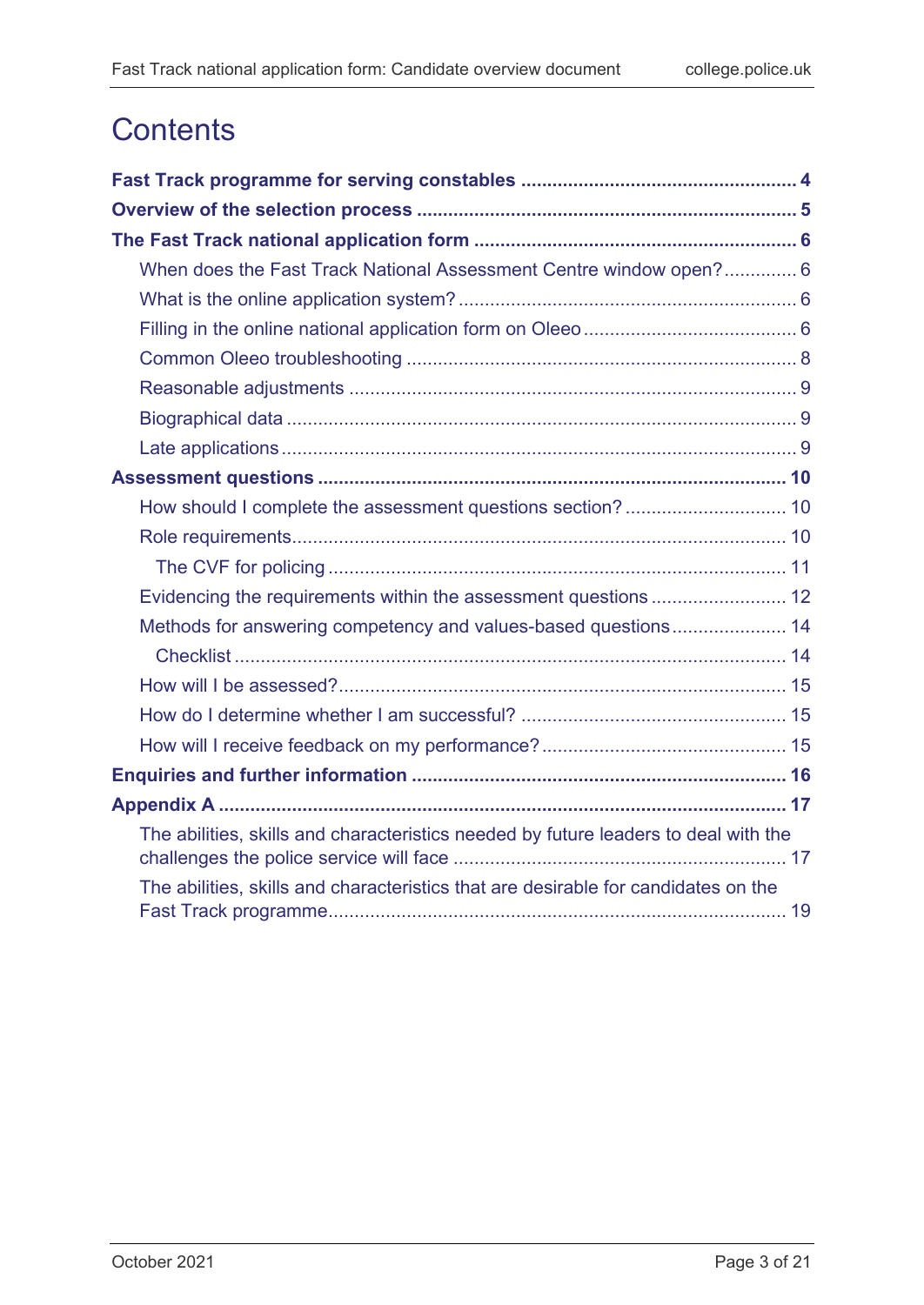## <span id="page-3-0"></span>Fast Track programme for serving constables

The Fast Track programme for serving constables is a development programme and promotion mechanism to enable the most talented serving police constables to advance to the rank of inspector within two years.

The programme is provided for by the Police Regulations 2003 and the Police (Promotion) Regulations 1996. It supports the National Policing Vision in helping the successful implementation of force talent management strategies by:

- attracting, identifying and developing the most talented constables from within the police service who will:
	- o bring new perspectives, diversity of thought and backgrounds
	- $\circ$  support the continuous development of policing
	- o have a positive impact on the management and culture of the service
- offering a development programme and promotion mechanism that supports individuals to advance to the rank of inspector within two years for serving constables and to reach the senior ranks of the service (at least superintendent)
- supporting individuals' continuing development to provide a cadre of officers with the skills, experience and capacity to reach senior ranks of the service

The programme focuses on the development of leadership, management and operational competencies to equip individuals with the skills, knowledge and experience required to be promoted to the level of inspector on successful completion of the programme. Individuals will be supported by their force and will undergo regular assessments, where they will need to meet set standards to remain on the programme.

Appendix A contains information that has been gathered through a research project looking at the future challenges facing the police service and what skills, abilities and characteristics future leaders will need to address these challenges. Similarly, there is a list of desirable abilities, skills and characteristics for candidates on the Fast Track programme. They are therefore useful to consider in relation to the type of thinking that you are aiming to demonstrate at the target level.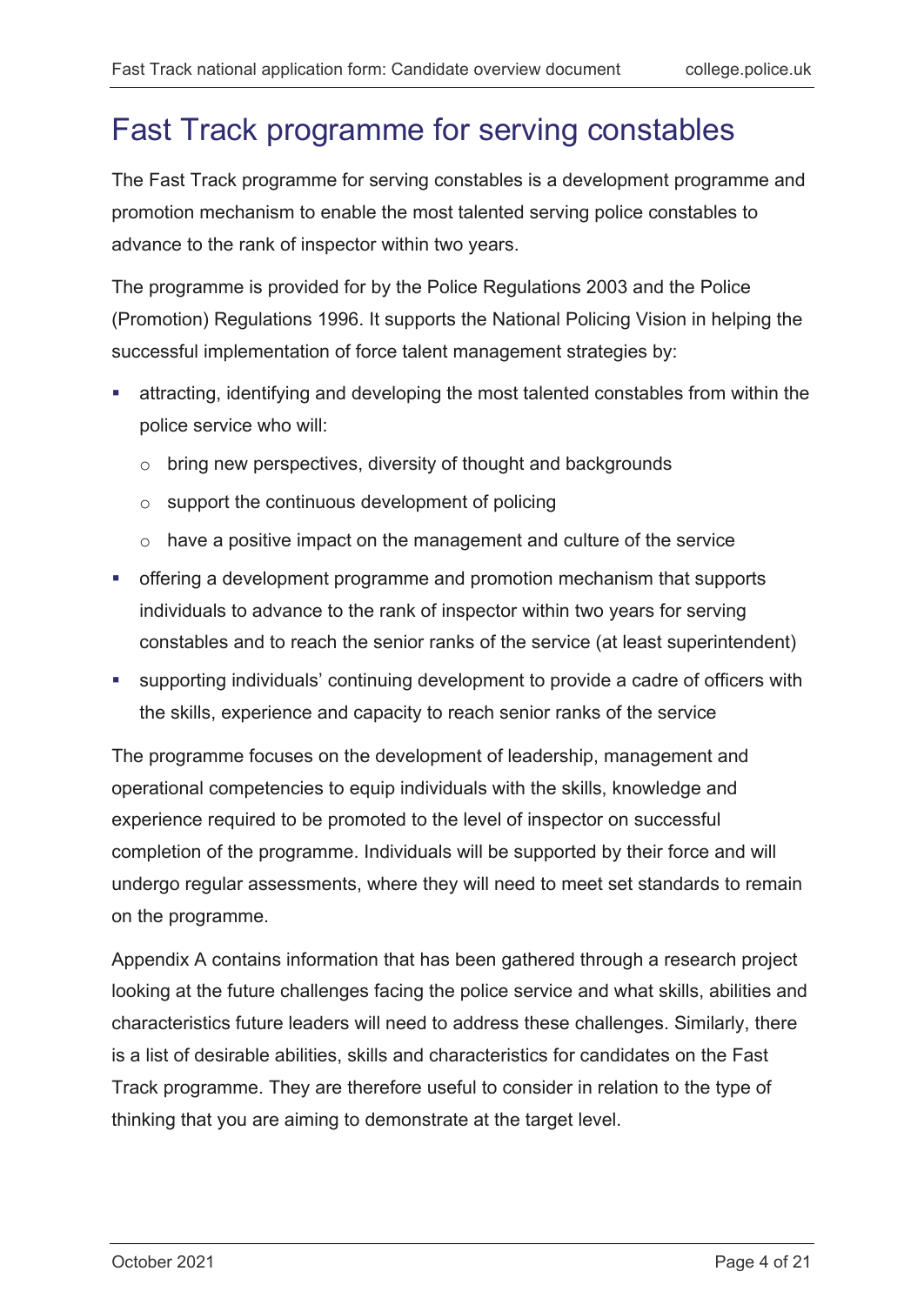### <span id="page-4-0"></span>Overview of the selection process



To be considered for the Fast Track programme, candidates will complete the online national application form, where candidates are required to demonstrate the relevant competencies and values for the programme. Candidates should consider the national eligibility criteria before completing the application form. Further information on national eligibility can be found in the **[Fast Track Programme handbook](https://paas-s3-broker-prod-lon-6453d964-1d1a-432a-9260-5e0ba7d2fc51.s3.eu-west-2.amazonaws.com/s3fs-public/fast-track-programme-handbook-2020_0.pdf)**.

Candidates should note that alongside national eligibility, forces may have their own specific eligibility criteria, which can be found on force websites. Some candidates may then sit a further selection process within their force, such as an interview. Those successful at the in-force sift will then be invited to attend the Fast Track National Assessment Centre, hosted by the College of Policing.

Candidates who are recommended at the assessment centre will then be considered for a place on the programme by their force. They will then start the two-year programme as a temporary sergeant, subject to a satisfactory pass at the NPPF Step Two Inspectors Legal Examination.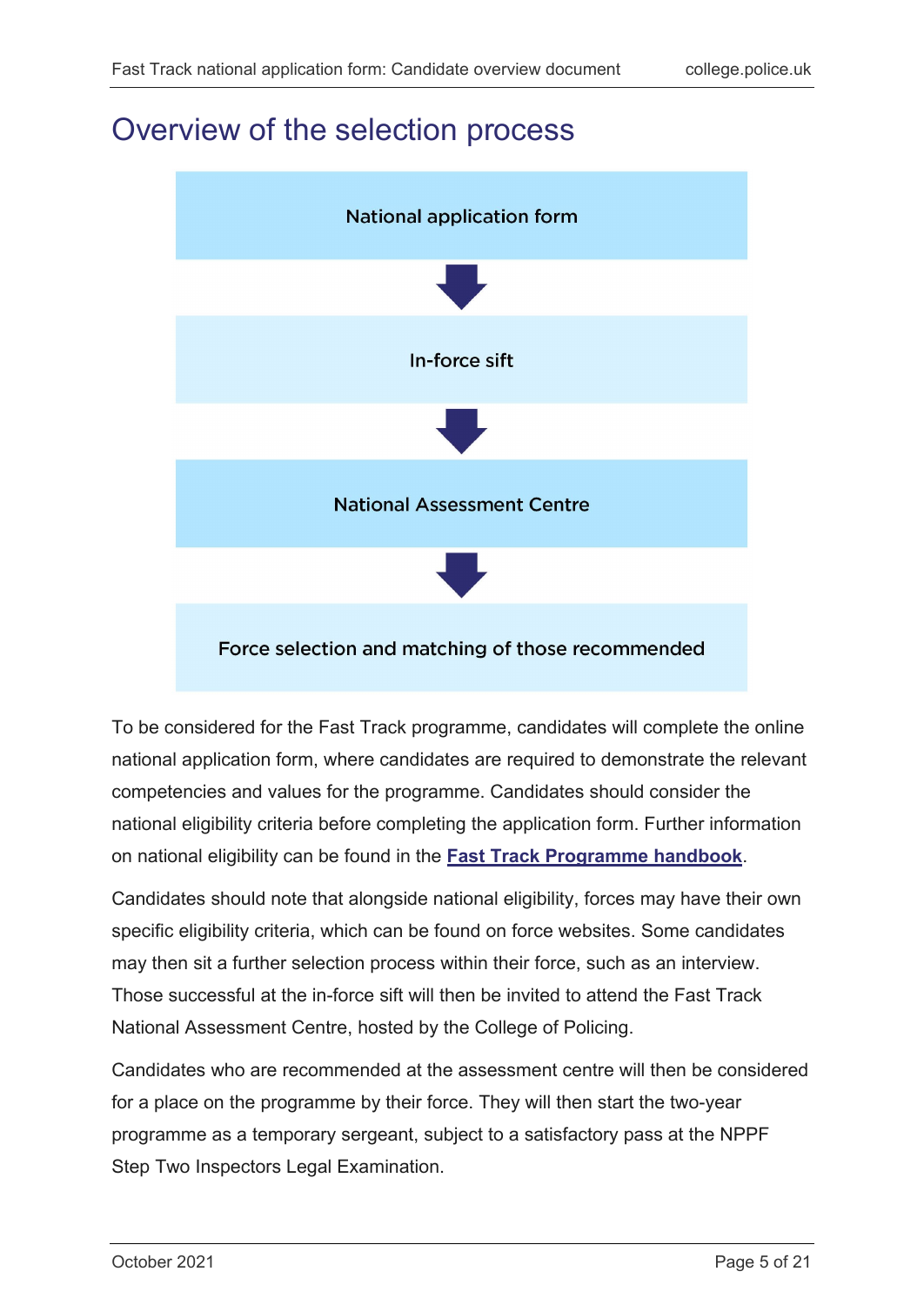# <span id="page-5-0"></span>The Fast Track national application form

This section will provide you with an overview of the Fast Track national application form. Please note that this is designed to be generic guidance to support the completion of the form. Each individual force holds responsibility for sifting the application form and for any other sifting methods prior to the assessment centre.

### <span id="page-5-1"></span>When does the Fast Track National Assessment Centre window open?

The application window will be open from 00:00 on **Monday, 4 October** 2021 until 23:55 on **Friday, 29 October** 2021**.** You can access the application form through our online application system, Oleeo. Your force will be provided with this link to share with you ahead of the application opening.

## <span id="page-5-2"></span>What is the online application system?

The national online application system (hosted by Oleeo) enables you to submit your application online to your force. Subsequently, the system allows your force and the College to manage the applications and communicate with candidates directly from the system throughout the selection process.

The application form is a structured way to gather information about candidates against the requirements for a role.

## <span id="page-5-3"></span>Filling in the online national application form on Oleeo

This information is also available on the candidate application page via the 'instructions' tab on Oleeo.

You will initially be directed to the job advert page, where you will need to click 'apply' on the left-hand side of the advert. This will then lead you to a registration page, where you will be required to create a login account. Registration allows you to create a username and password that will enable you to log in and out of the system as often as you wish. **Please make a note of your login details**, as you will need them throughout the application process.

Once you have registered with Oleeo, you will be able to access the College of Policing online application form. When completing your application form, you can use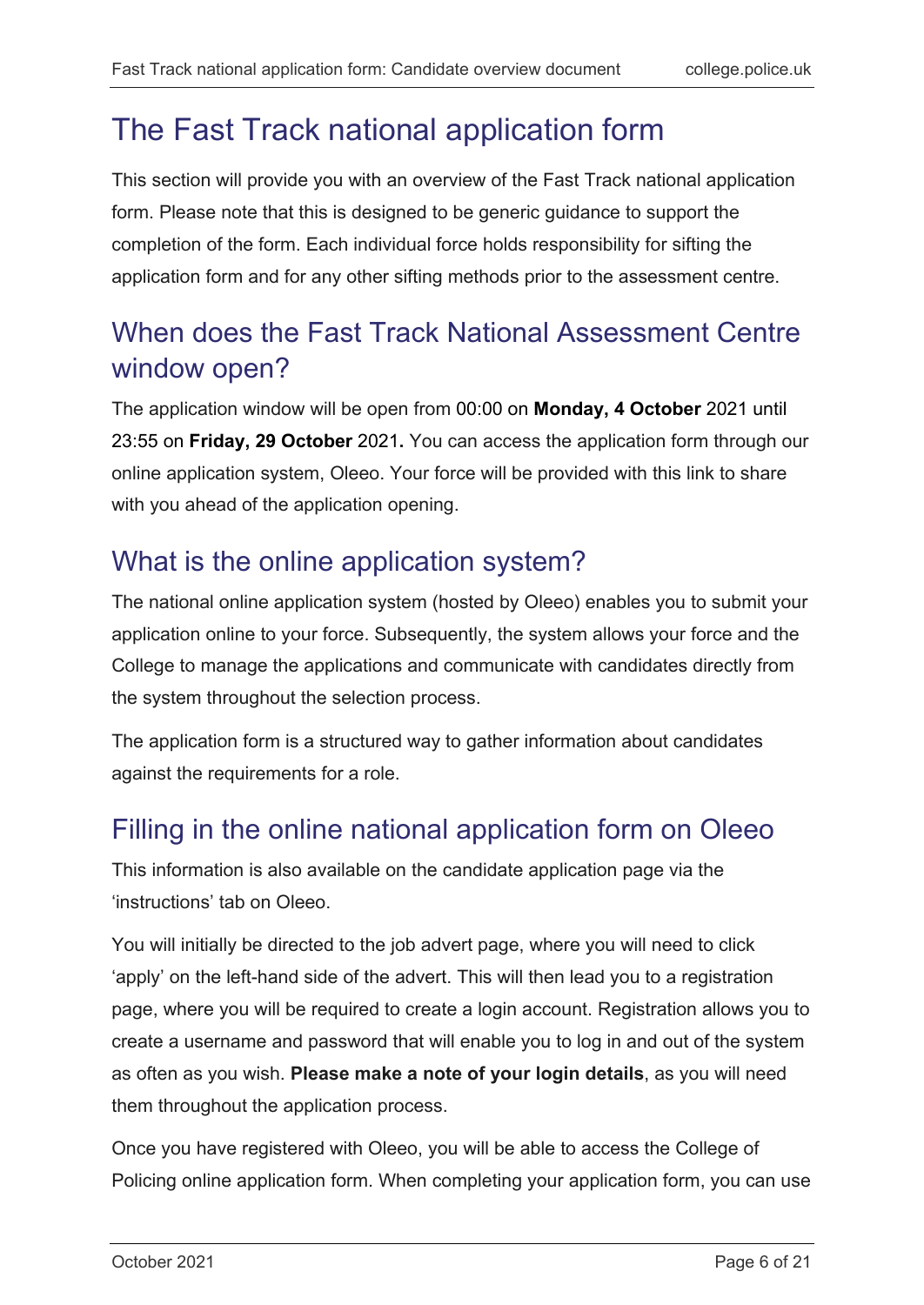the page links on the left of the screen to navigate through the sections. Each page has a status symbol next to it, so that you can see at a glance how far you have completed each stage of the application.

- **Green tick:** You have completed all questions.
- **Blue tick:** You have completed all mandatory questions, but not every question. This could be due to some questions being non-applicable.
- **Red cross:** There are still mandatory questions that haven't been completed.

Please note that, depending on the version of web browser you are using, these status symbols may not appear.

The application itself contains fields to capture all the necessary information. Throughout the application form, help icons provide guidance notes alongside the questions, to assist you to complete the form and key information around eligibility and selection criteria. As you proceed through each page of the application form, use the 'continue' button to ensure that you have saved your details.

To save your text, you **must** select 'continue' to the next page to ensure that the system stores your responses. You can then review them later if you log out of the system and return later. If you just log out or get timed out, this **will not** automatically save the information that you have inputted into the form.

When you are satisfied with your application, click on the 'submit' button to send us your form. Once you have submitted, you **cannot** modify your application (apart from your contact details, which you can amend by clicking on 'Edit Contact Details' on the left-hand menu in the Communication Centre).

Once you submit your application form, we will acknowledge its receipt by sending you an email. You can revisit the application site to obtain a status update on the progress of your application at any time. More detailed information will come from the force to which you are applying.

Our online application form has been designed to be convenient and easy to use. Take great care with your application, as it is your opportunity to tell us about yourself. Please read the points below before completing your application.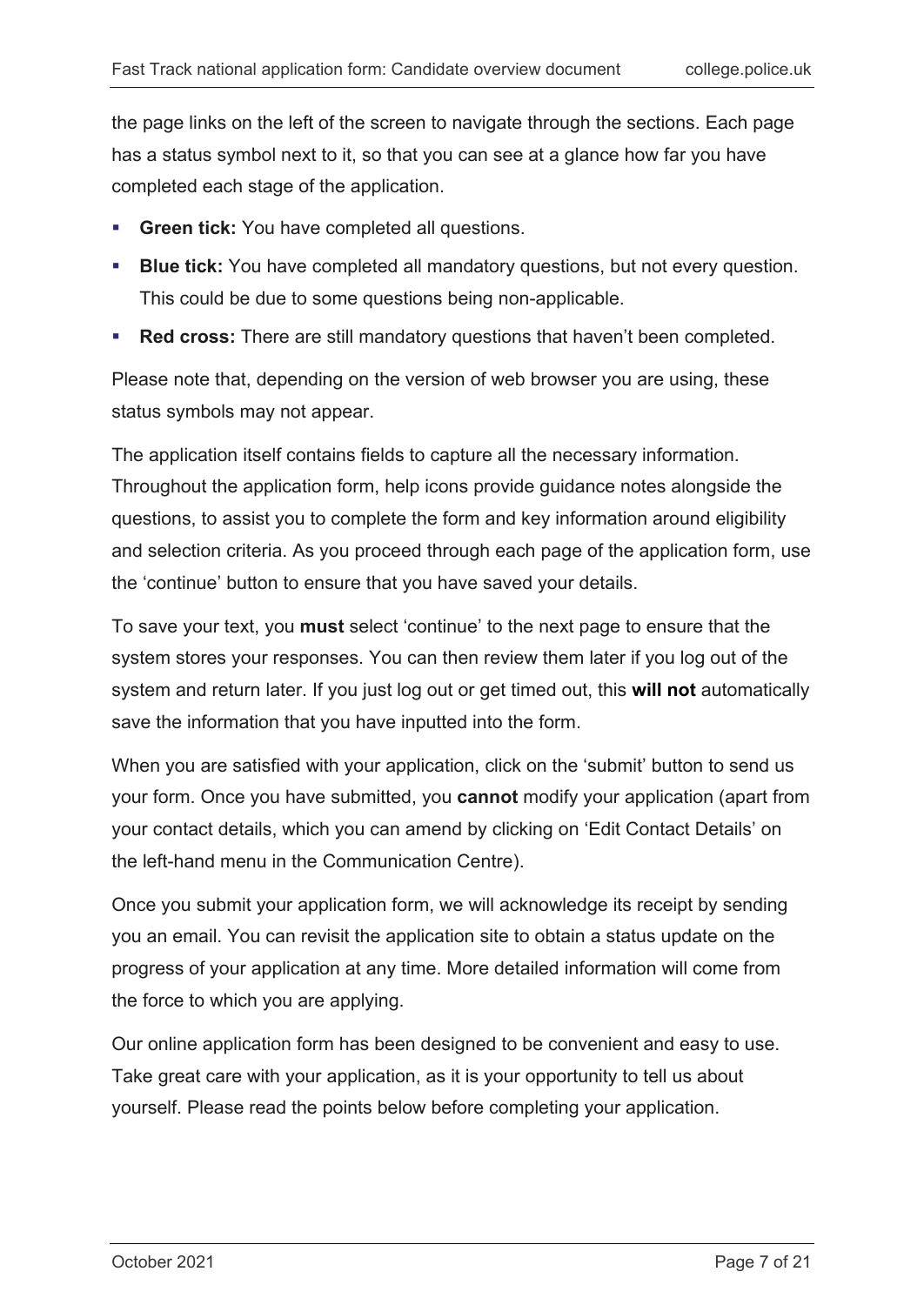#### **Do**

- Make a note of your username and password so you can return at a later date.
- Be open and honest in the answers that you give.
- **Take time to browse through the application form so that you can prepare. You** may wish to prepare offline, then copy and paste answers onto the form. If you do so, please ensure that this copies correctly into the application.
- **Save your information** as you complete each page you can always go back and change your information before submitting your form.
- Work in a full-size window. This will make the application form easier to read.

#### **Don't**

- Leave your uncompleted registration without saving it (by pressing 'continue').
- Submit your application until you are completely satisfied with it and have answered all the relevant questions.
- **Submit more than one application form.**
- Use the browser 'back' or 'forward' buttons to navigate between pages, as this will log you out and may not save your application. Please use the links in the left-hand menu.

In completing your application, you will have access to Oleeo's technical online help centre, who will reply within two working days. If you have any technical problems that cannot be resolved this way, you will be directed to contact the College's Senior Selection team for assistance.

### <span id="page-7-0"></span>Common Oleeo troubleshooting

As mentioned above, you will have access to Oleeo's technical online help centre while completing your application, which provides assistance for some common queries. If this does not answer your query, you can fill in a contact tech support form and they will respond to you in two working days. We have included common issues that candidates face when completing the Fast Track national application form, to provide guidance on how to solve the issue in the first instance.

• To use the application form, you must have cookies enabled, otherwise you may not be able to see the login section of the application form.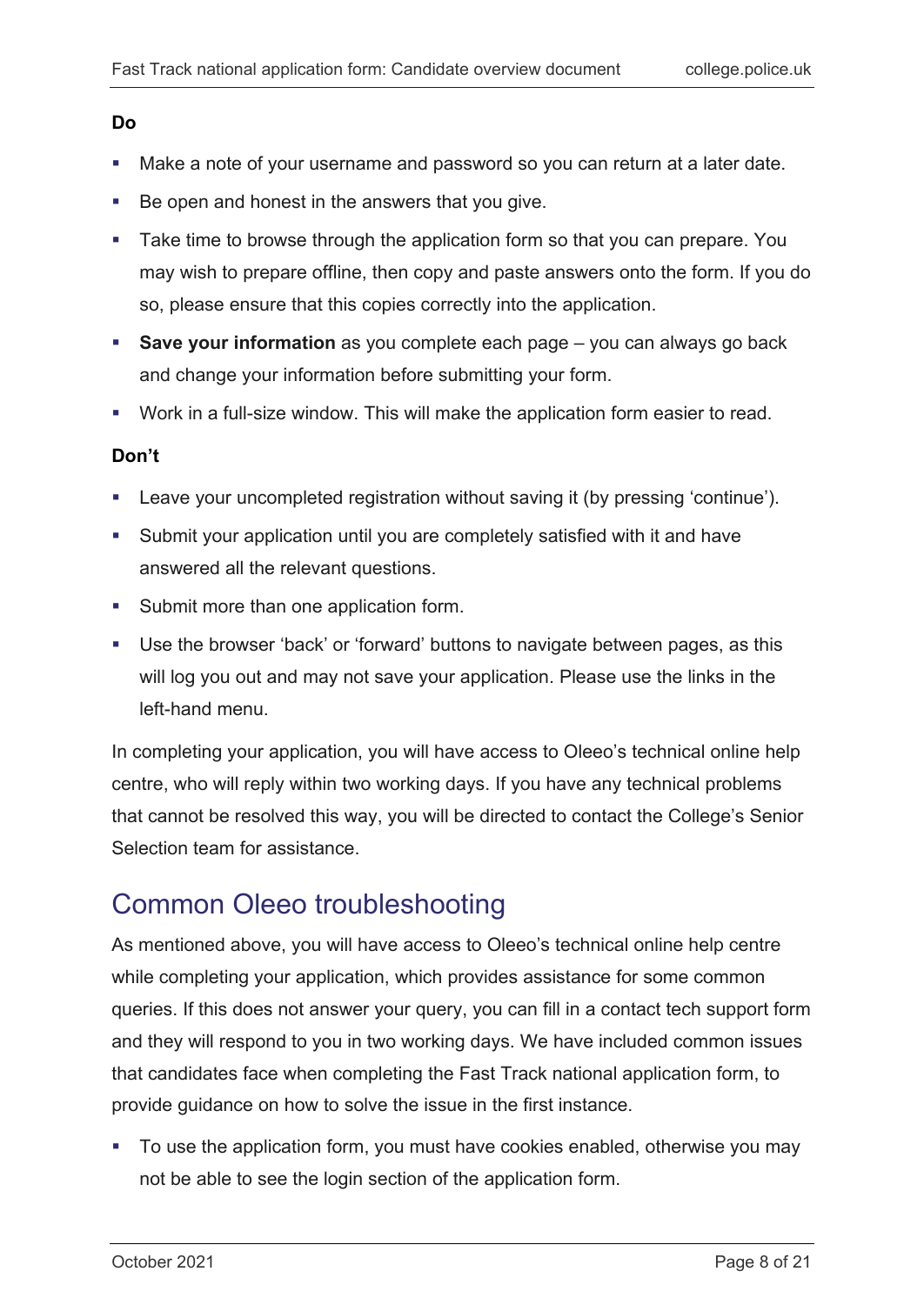- **If you have already registered with another application form, you will have an** account with Oleeo. Your username will usually be the email address that you used to register. You can retrieve your password by clicking on 'Change Password'. If this doesn't work, please contact the College's Senior Selection team.
- Mandatory fields must be completed before you can submit the application form.

### <span id="page-8-0"></span>Reasonable adjustments

The College of Policing is committed to equality and diversity. If you have particular requirements (eg, a disability) and require a reasonable adjustment to be able to complete your application form, please email

**[seniorselection@college.pnn.police.uk](mailto:seniorselection@college.pnn.police.uk)**

### <span id="page-8-1"></span>Biographical data

At the end of the application form, you will be asked to provide some biographical data. This is in accordance with the Equality Act 2010, and allows us to develop an understanding of programme and workforce diversity. The information will help us to monitor any potential barriers faced and to direct positive action initiatives. Providing this information is voluntary. However, we ask for your help in collecting this information to help us strengthen our understanding and to promote equality, diversity and inclusion.

Please note that your biographical information will not be used to assess your application in any way. Your data will be processed lawfully and securely. For further guidance on how your personal data will be processed, please refer to the **[Fast](https://www.college.police.uk/career-learning/learning/courses/fast-track-programme-serving-constables/fast-track-privacy-notice)  [Track Privacy Policy](https://www.college.police.uk/career-learning/learning/courses/fast-track-programme-serving-constables/fast-track-privacy-notice)**.

### <span id="page-8-2"></span>Late applications

In extenuating circumstances (ie, sickness or bereavement leave), the application deadline may be extended. This will be on a case-by-case basis and a discussion should be had with your force contact as soon as possible. Your force contact will then need to email **[seniorselection@college.pnn.police.uk](mailto:seniorselection@college.pnn.police.uk)** to confirm that they wish to support your application submission.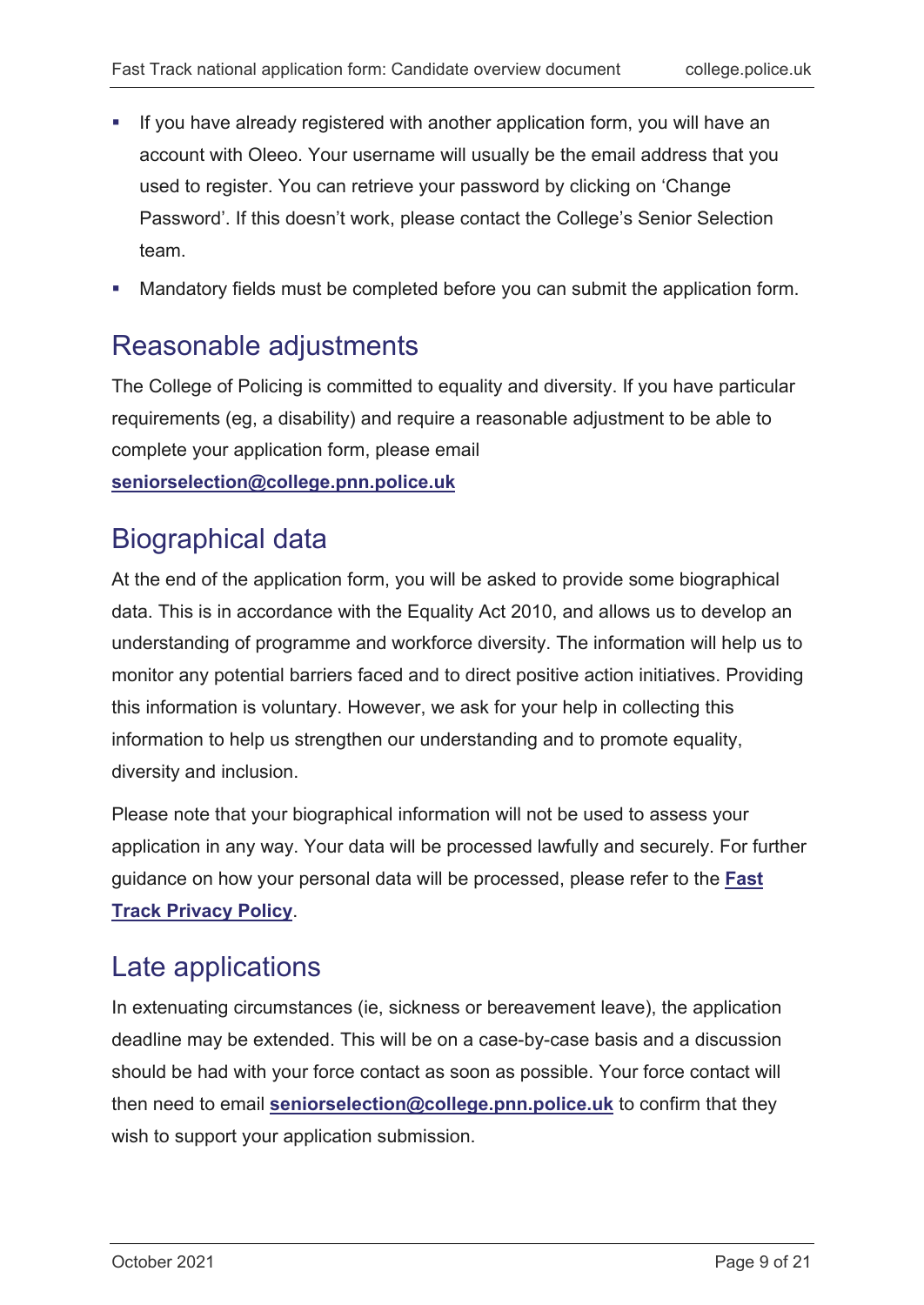## <span id="page-9-0"></span>Assessment questions

The aim of the national application form is to measure your suitability for the programme, including your potential to progress further within your policing career. You will be assessed on four questions within the application form. These are based on the requirements of the role and the competencies and values from the **[Competency and Values Framework \(CVF\) for policing](https://profdev.college.police.uk/competency-values/)**. It is important that you read the **[Competency and Values Framework overview document](https://www.college.police.uk/What-we-do/Development/competency-and-values-framework/Documents/Competency-and-Values-Framework-for-Policing_4.11.16.pdf)** and are familiar with the competencies and values, as well as their descriptions and levels.

### <span id="page-9-1"></span>How should I complete the assessment questions section?

Application forms are a structured way to gather information about people against requirements for a role. The aim is to provide the most convincing evidence of how you meet those requirements.

The answers given to the assessment questions will be assessed against the competencies and values in the CVF at level 3, to ascertain your ability to advance to a role of inspector within two years and your capacity to reach senior ranks of the service (at least superintendent).

A key difference between competency-based questions and values-based questions is that the values within the CVF are not divided into levels. The same indicators therefore apply to each value when applied to any role. Please refer to the CVF overview document when completing this section of the application form for more information on the competencies and values.

### <span id="page-9-2"></span>Role requirements

In order to provide evidence of how you meet the requirements of the programme and role, make sure that you are clear about what they are. You should therefore ensure that you are familiar with the aims and demands of the programme, as well as the CVF.

It is important that you think carefully about your answers and apply them at the right level for the role.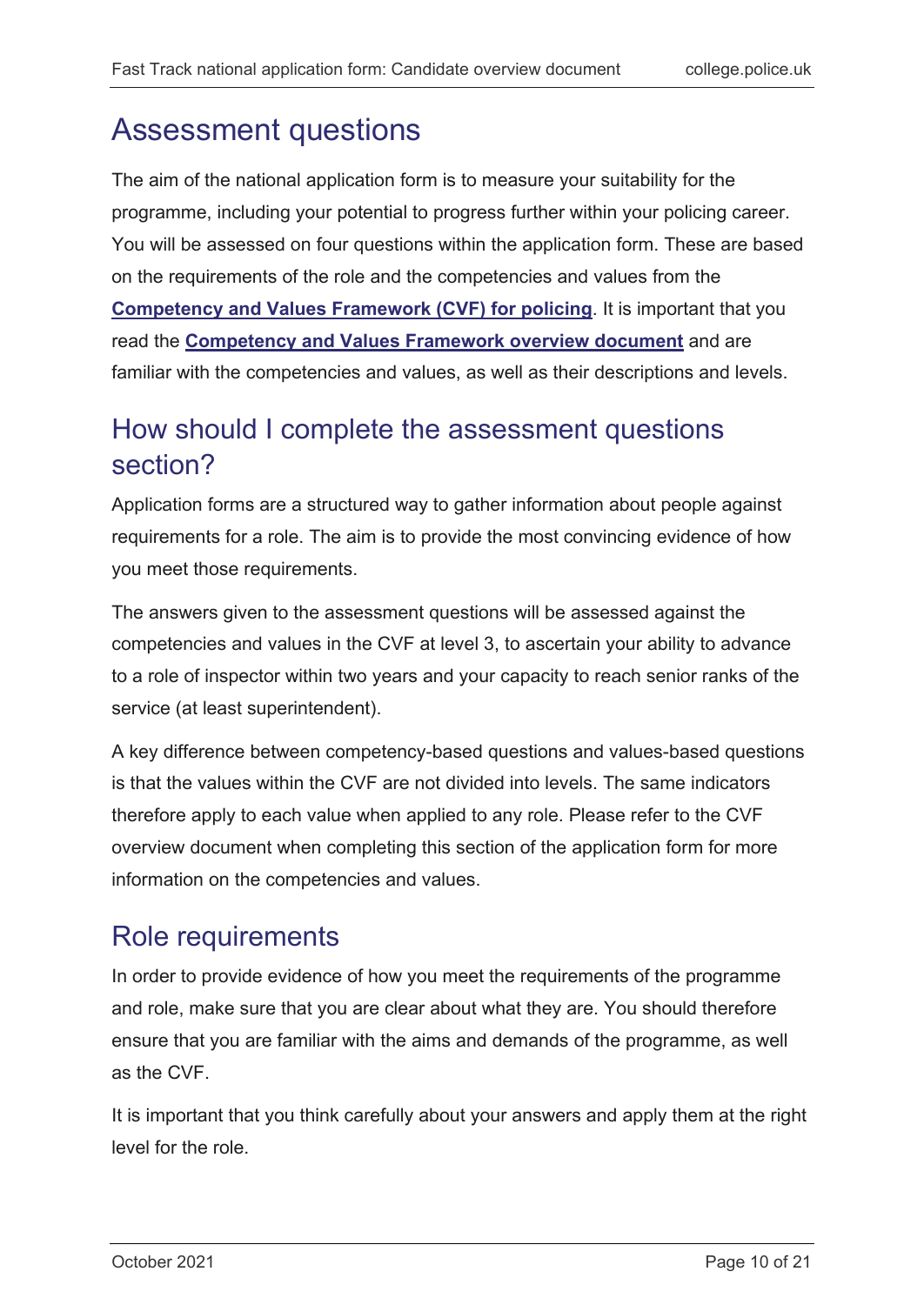### <span id="page-10-0"></span>The CVF for policing

The competencies and values assessed are as follows.



The CVF, created by the College of Policing, aims to support all policing professionals, both now and in the future. It sets out nationally recognised behaviours and values, which provide a consistent foundation for national processes. The framework provides clear expectations of everyone working in policing, which in turn leads to standards being raised for the benefit and safety of the public.

The CVF has six competencies and four values.

You are advised to use the CVF to prepare, to ensure that you can perform at your best in the Fast Track national application form and, more broadly, in your policing career.

### **Competencies**

Competencies are characteristics such as behaviours, skills, attributes or knowledge that result in successful performance. Behavioural competencies focus on the approaches that you use when you work. They are less about 'what' and more about 'how'. The CVF is a document that helps users understand how to demonstrate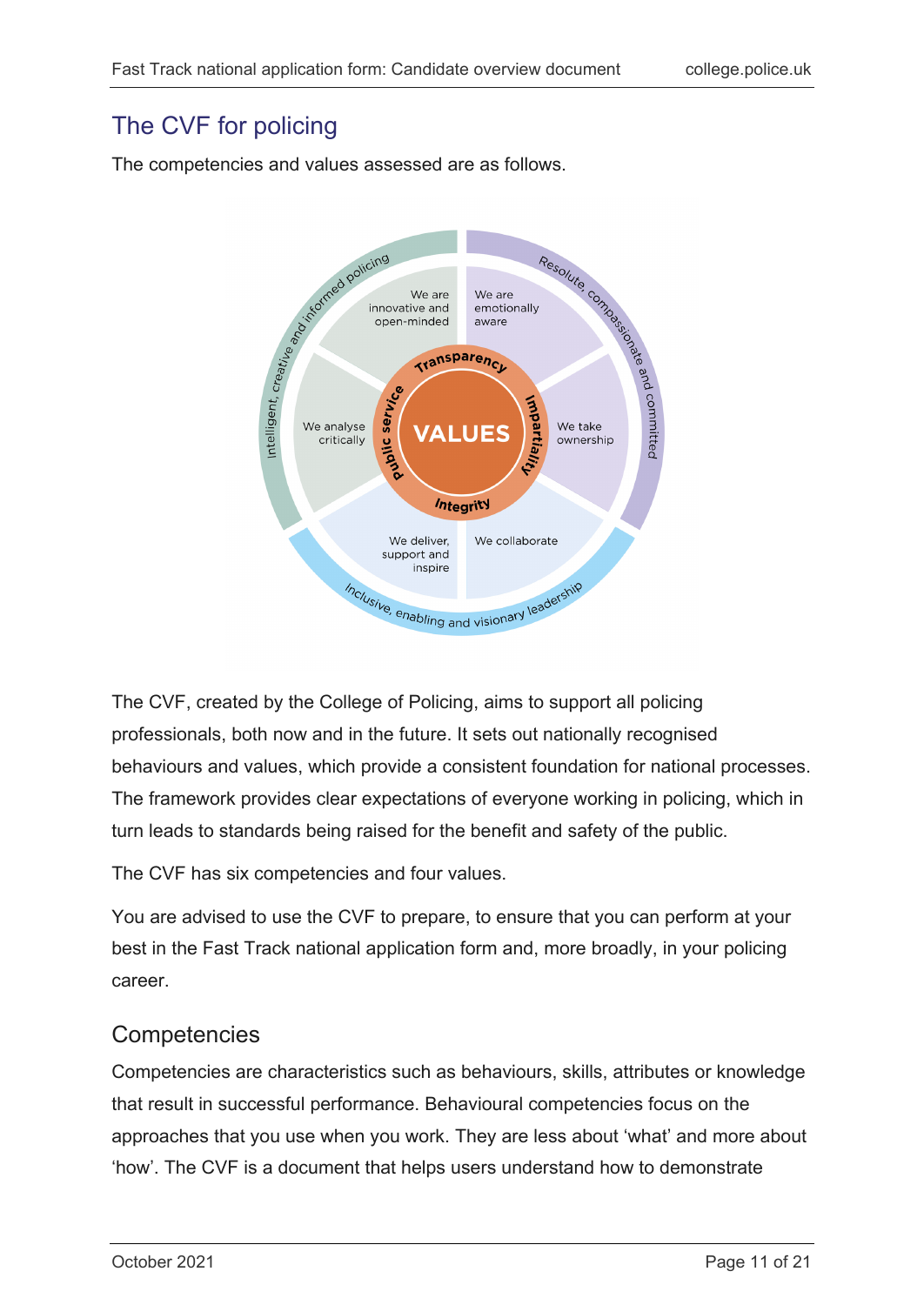behaviours that lead to successful performance. It is not a finite list, and is never used as part of a tick-box approach. However, it provides guidance on the types of behaviours that may be demonstrated overall and at each level. The description and 'why it is important' section for each competency should be used to understand the competency itself and the behaviours it includes. The levels then give examples of these behaviours, but these should only be used to help you understand where your own examples might be applied.

Each competency has three levels associated with it and each level is incremental. You will be assessed at level 3 (senior management or executive) of CVF competencies. You must therefore demonstrate behaviours at this level in your application form. Use the CVF to highlight effective behaviours that you demonstrated, but ensure that they are tailored to what you did and your considerations. Merely repeating the behaviours or wording will not score well, so try to focus on **how** you demonstrated the behaviours.

#### Values

Values are moral principles and standards of behaviour that everyone in the police service should display, regardless of their role or level. Values are about the underpinning drivers for our behaviour. These are 'why' we do things.

Note: The values within the CVF do not have levels. This is because the behaviours demonstrated within the values are expected of all roles and levels. However, you should still consider the aims and demands of the programme, as well as how you will evidence your considerations and behaviours to show your potential to work at superintendent level.

### <span id="page-11-0"></span>Evidencing the requirements within the assessment questions

The application form clearly explains what is being assessed (eg, competency or values area) and asks a specific question to elicit evidence around that. You must answer the questions that are posed.

The questions will either be a past behaviour based question or a future-focused question. This helps to provide a good balance between what you have done and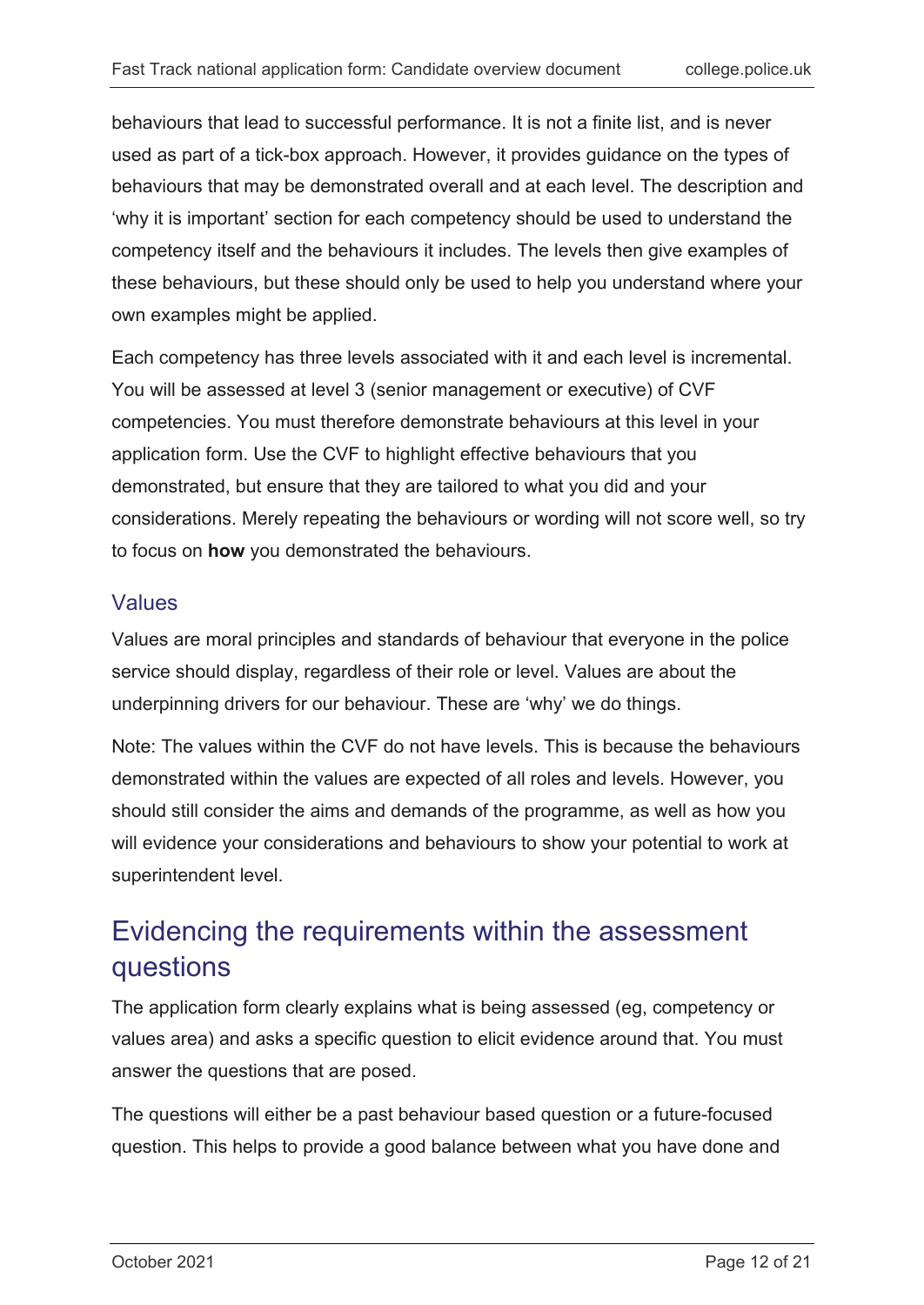how you would apply your experience, as well as an opportunity to demonstrate your wider thinking.

Within your answers, you need to show who you are, what you can do and why you are ready for the programme. This is about you and what you have done, so use 'I' and not 'we'. Those reviewing your application can only assess you on what you have actually written and won't be able to infer anything that's not included.

When answering the question, choose examples that will best demonstrate evidence of your understanding and considerations at the target level. Providing evidence at the wrong level is one of the most common errors applicants can make. Whilst you are not expected to have experience of operating at a senior level it is how you demonstrate your understanding of the behaviours at this level that will help you to evidence your potential to succeed on the programme and reach more senior ranks in your career.

You must give specific examples of what you did or said where the questions ask for this. It is important that you can show, in as much detail as possible, exactly how you behaved. Generalisations about what you do, what you did on a number of previous occasions, or what your group/team have done will not score well. You need to explain what part **you** played on that occasion.

- You should read the questions fully and choose your examples very carefully.
- Avoid using jargon or slang terms. Remember that this is a formal application for an important and responsible role.
- You can use examples from a work setting or from your social, domestic or educational life.
- You must adhere to the word limits for each question.
- The application must be all your own work**.**
- Applications that contain any material that is not original or accurate may be discontinued.
- You must ensure that the examples you provide answer the question fully.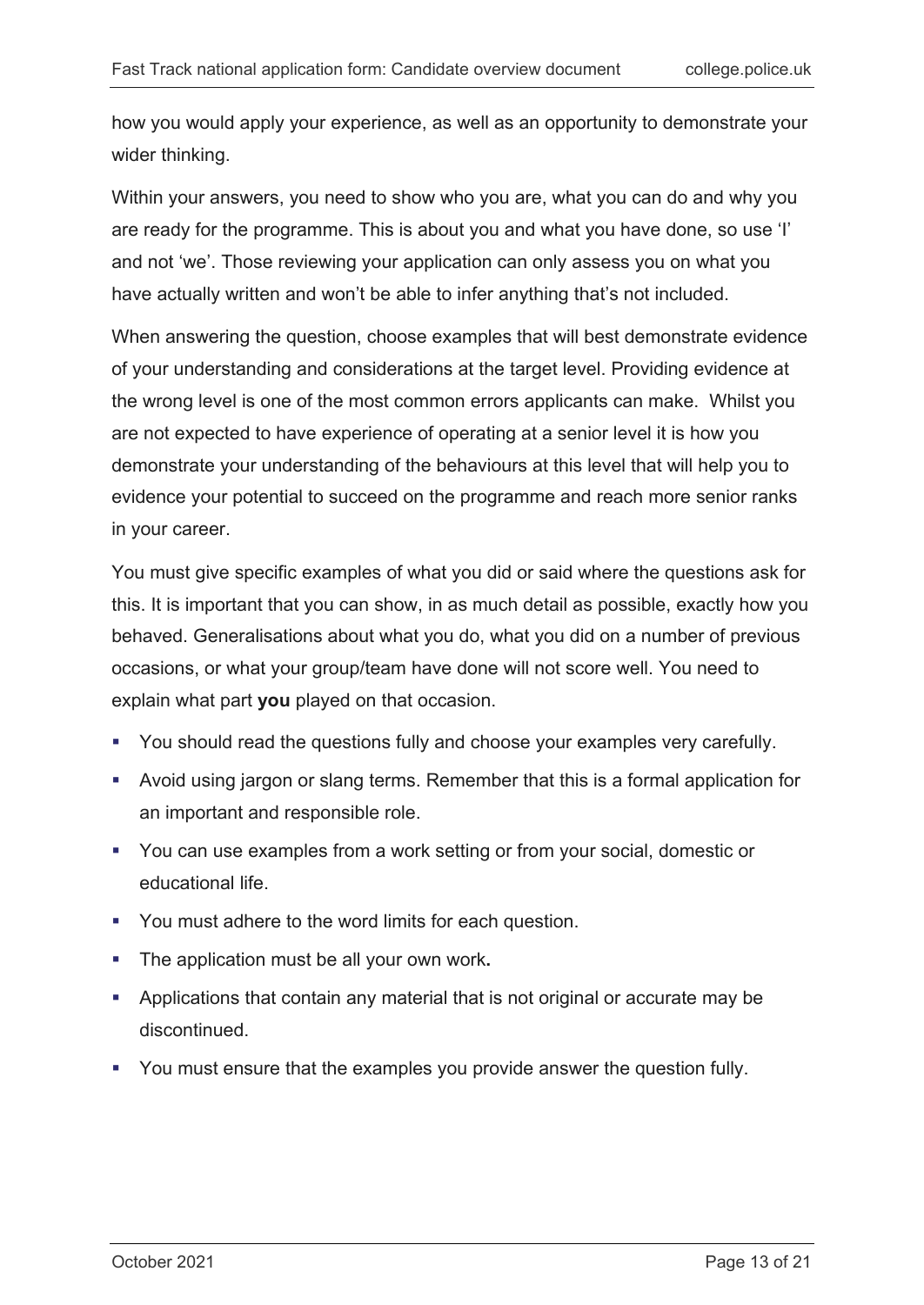### <span id="page-13-0"></span>Methods for answering competency and values-based questions

There are multiple approaches to writing answers to competency and values-based questions. A common approach is the STAR methodology. The acronym STAR stands for situation, task, action and result. The STAR methodology is a widely recognised communication technique that allows you to structure your answer to ensure you cover the relevant points.

- **Situation:** Briefly describe the specific event or situation. This should be a short description to set the context.
- **Task:** Briefly explain what you had to do. What were you trying to achieve from the event or situation? What were the success criteria?
- **Action(s):** Here is where you can really explain how you displayed the relevant behaviours and understanding: what did you do? How did you do it? Why did you do it that way? What skills did you use?
- **Results:** Summarise the results of your actions. What was the outcome?

When writing your response, don't provide anything that isn't needed. Say briefly what the situation was and why it was your responsibility to manage it. Explain what **you** did, making sure that it is clear how this links to the role, values or competency criteria. Finally, what was the outcome and, if possible, did you review what you did?

Make sure you check and refine your responses. Sometimes a fresh pair of eyes can be useful – ask a trusted colleague or friend to check them and give you honest feedback. Is your response compelling and at the right level? Do you answer the question? Is it clear what you did and does all this relate to the values, competencies and level you are trying to show? Make sure you meet any word count limits.

### <span id="page-13-1"></span>**Checklist**

The following are useful points to consider when completing your application form.

- You should read the questions fully and choose your examples very carefully to ensure that they answer the question that was posed.
- Give yourself plenty of time and avoid waiting until the week of the deadline.
- Refer back to the CVF and information on the role you are applying for.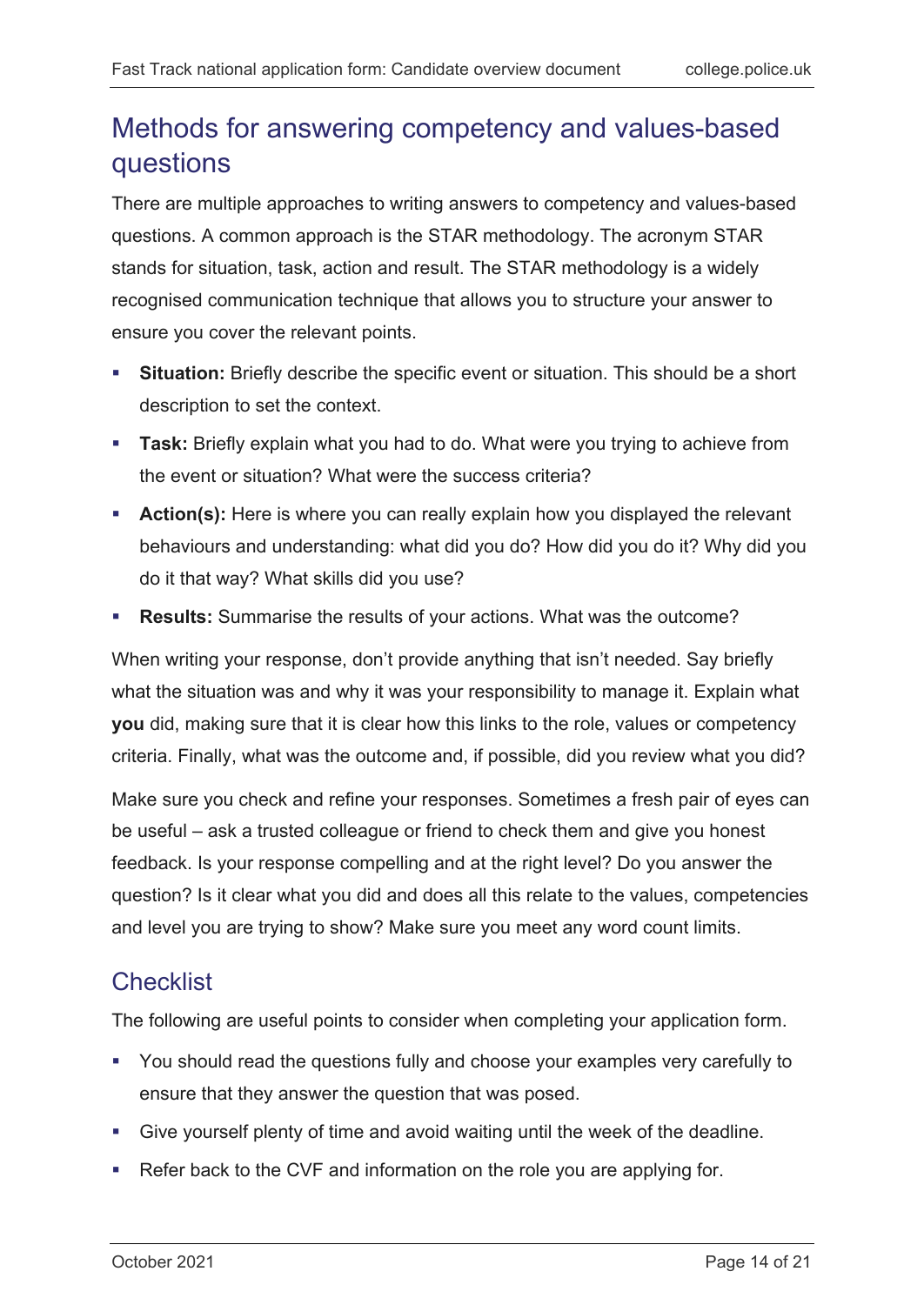- **Show evidence at the relevant level required.**
- Avoid using jargon or slang terms. Remember that this is a formal application for an important and responsible role.
- Challenge yourself on whether you are demonstrating **how** you evidenced that competency or value. Explain what you did and why.
- You must adhere to the word limits for each question, so avoid storytelling and unnecessarily explaining situations.
- **The application must be all your own work.**
- Applications that contain any material that is not original or accurate may be discontinued.

### <span id="page-14-0"></span>How will I be assessed?

Once the national application window closes, each force will begin their sifting processes. This will vary from force to force, to take into account their own local needs, so you should liaise with your point of contact in force to understand more about this process.

### <span id="page-14-1"></span>How do I determine whether I am successful?

Once forces have completed sifting the application form, it is likely you will be informed whether you have been successful at this stage. They should also then communicate with you regarding the next stages of the sifting process or confirm whether they are supporting you to attend the National Assessment Centre.

Note: To be successful and gain a place on the Fast Track programme, you must be recommended at the National Assessment Centre **and** be selected by your force.

### <span id="page-14-2"></span>How will I receive feedback on my performance?

Each force will manage their own feedback process for the sifting stages, so you should ask the point of contact in force about how to receive feedback on your performance. Regardless of outcome, any feedback that you receive will be useful to aid your personal development in your current role and on the Fast Track programme.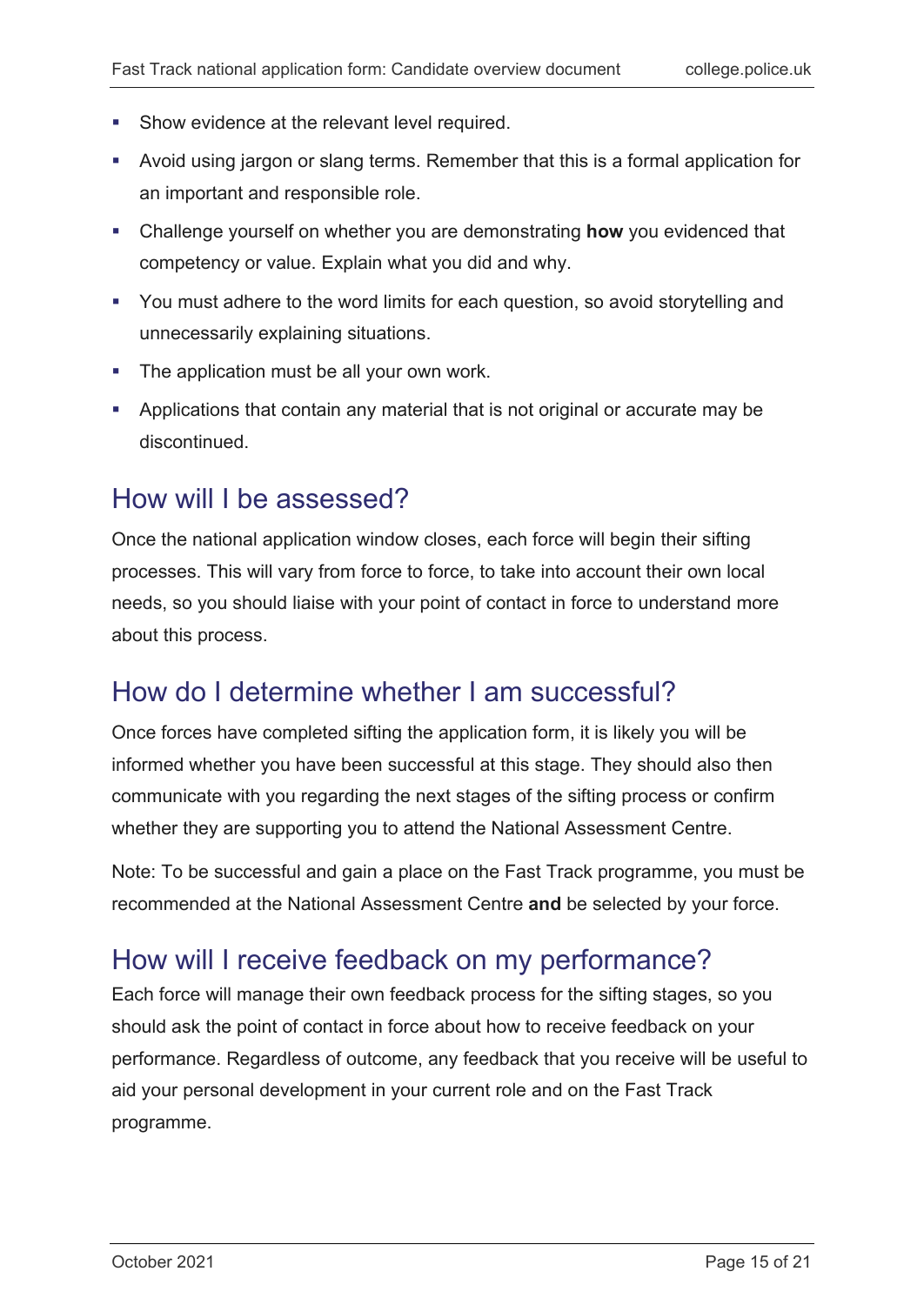# <span id="page-15-0"></span>Enquiries and further information

Enquiries and requests for further information should be directed to:

Senior Selection Team College of Policing Central House Beckwith Knowle Otley Road Harrogate, HG3 1UF

**Email: [seniorselection@college.pnn.police.uk](mailto:seniorselection@college.pnn.police.uk)**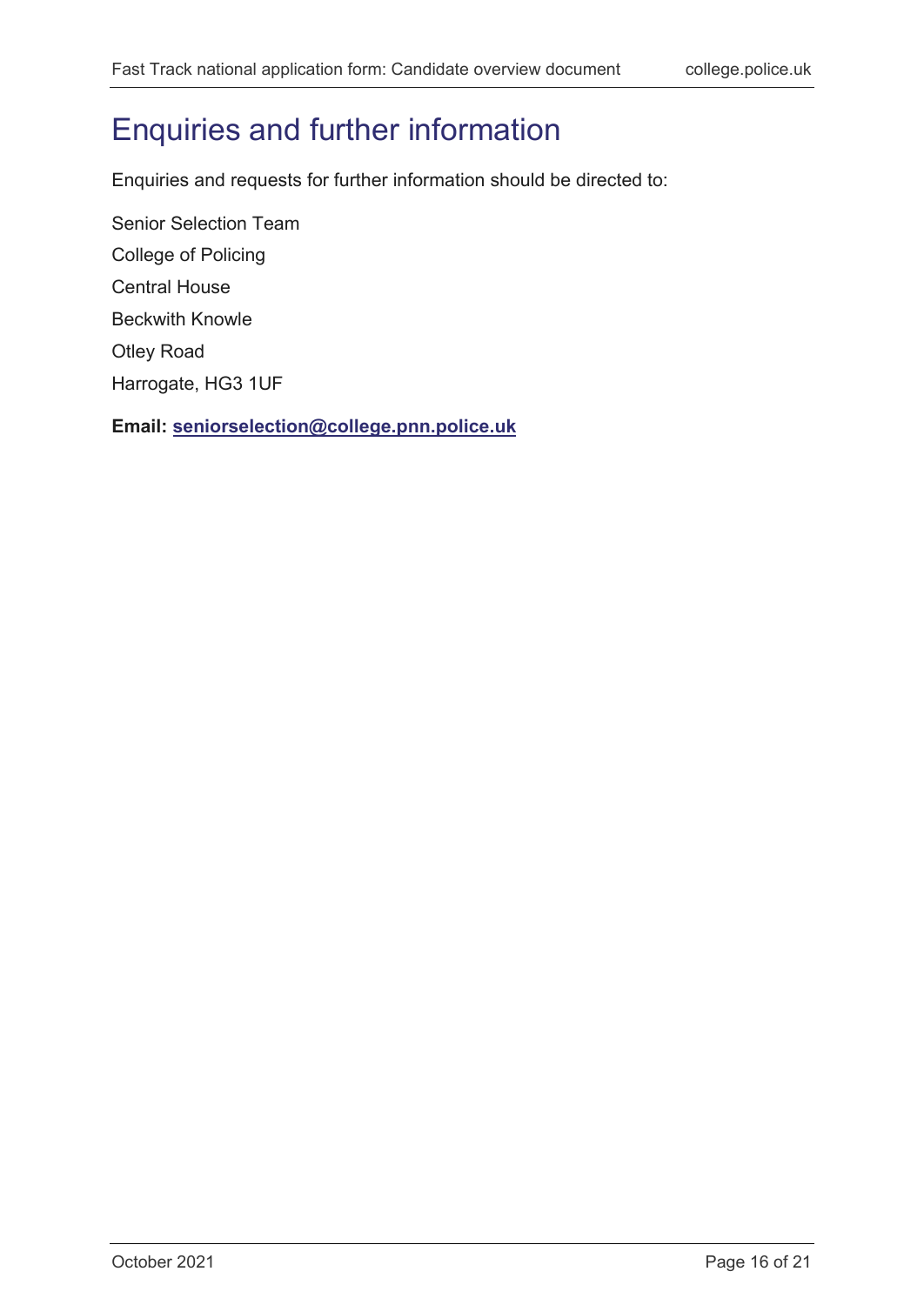# <span id="page-16-0"></span>Appendix A

## <span id="page-16-1"></span>The abilities, skills and characteristics needed by future leaders to deal with the challenges the police service will face

- **Personal integrity and commitment to public transparency, such as:** 
	- o exemplary personal integrity and actions
	- o being able to communicate and set standards for others
	- o greater demonstration of transparency
- Flexible transformational leadership skills, such as:
	- o being able to move beyond command and control
	- o trusting staff to get on with their jobs and applying discretion
	- o empowering and engaging staff
	- o leading a corporate organisation over operational management
	- o being able to create effective senior teams and manage greater accountability
- Resilience and positivity, such as:
	- $\circ$  having a positive attitude to making things work
	- o being able to work under pressure and amid uncertainty
	- o staying calm under pressure and sticking by decisions
- **Internal business and financial skills, such as:** 
	- o business acumen
	- o dealing with the challenge of ongoing budget reductions
	- o being able to hold deliverables to account
	- o understanding commissioning and procurement
- **Building integrated strategic partnerships, such as:** 
	- o developing partnership working on a strategic level outside policing
	- o more radical and integrated collaboration
	- o sharing power and autonomy with others
	- o utilising a collective leadership style to build alliances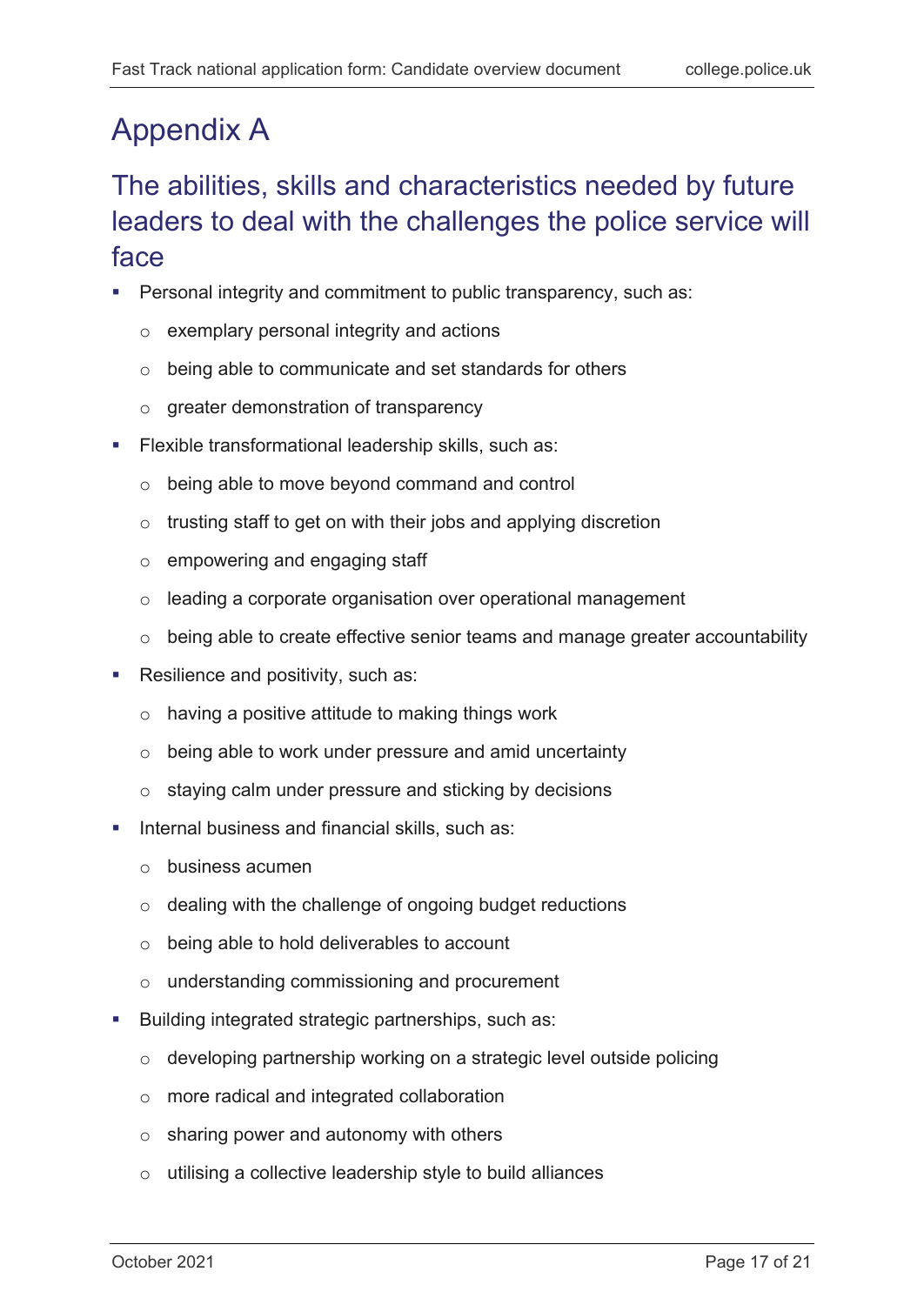- o engaging partners in solving problems
- Able to lead effective organisational change, such as:
	- o being positive to create momentum for change
	- o being able to pitch new ideas convincingly and sell the benefits
	- o being comfortable with facilitating organisational change
	- o leading and motivating staff through change, using continuous improvement
- Holding a long-term strategic vision, such as:
	- o thinking about the longer-term benefits for the organisation or service beyond personal tenure
	- $\circ$  having a strong vision with the ability to translate this
	- o considering alternative strategic visions and how they may be achieved
- **Creativity and innovation, such as:** 
	- o demonstrating agility and flexible thinking to identify new ways of doing things
	- o creating new opportunities
- Open-minded and willing to challenge existing culture and practice, such as:
	- o looking beyond what has always been done
	- o creating opportunity rather than waiting for it
	- o being open to new perspectives and diversity of thoughts
	- o adapting quickly to new circumstances
	- o challenging the status quo
	- o learning from mistakes rather than seeking to apportion blame
	- o having a willingness to challenge authority
- **Humility and self-professional development, such as:** 
	- o being reflective of own practice and influence from others
	- o learning from mistakes rather than seek to apportion blame
	- o having a willingness to compromise
- **Political astuteness, such as:** 
	- o greater political awareness at local and national level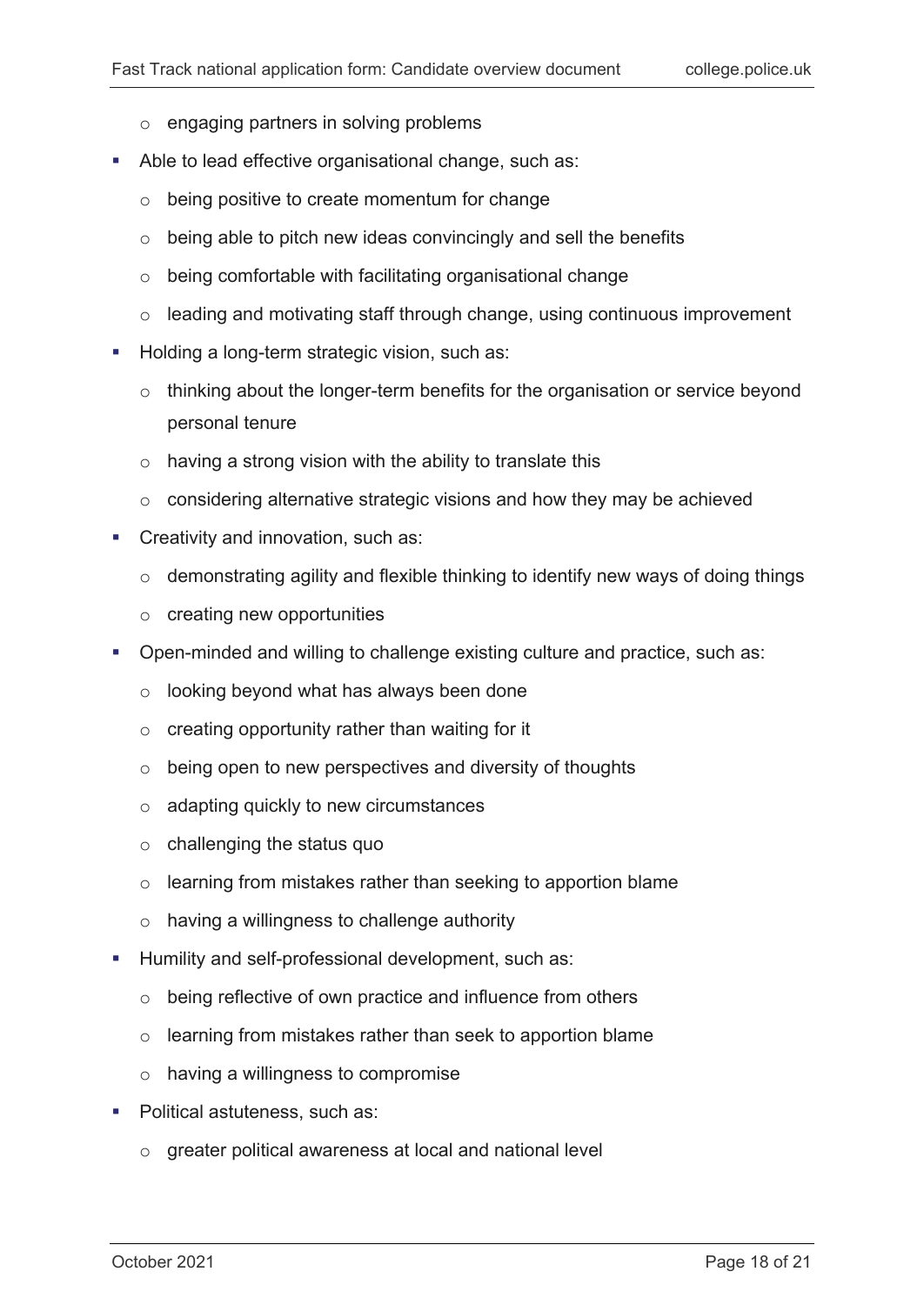- o having a more outward-facing approach politically
- o knowing how to influence and persuade political leaders
- o working together with political leaders to build relationships
- o understanding and engaging with the relationship between policing and politics

### <span id="page-18-0"></span>The abilities, skills and characteristics that are desirable for candidates on the Fast Track programme

- Challenging existing culture and practices, such as:
	- o being prepared to think independently
	- $\circ$  asking why things are done this way
	- o being less deferential to rank
- **Taking learning from other organisations, such as:** 
	- o having an outward focus to learn from other organisations
	- o having experience of how things can work differently
	- o sharing best practice
- Greater creativity and innovation, such as:
	- o being able to think of new ways of solving problems
	- o being radically innovative
	- o being willing to take risks
	- $\circ$  supporting the ideas of others
- Leading effective organisation change, such as:
	- o being positive about change and able to persuade others of its value
	- o being able to implement transformational change
	- o delivering rapid change
- **Financial confidence and commerciality, such as:** 
	- o having commercial awareness and confidence
	- o having entrepreneurial skills
- Able to lead staff through challenging times, such as: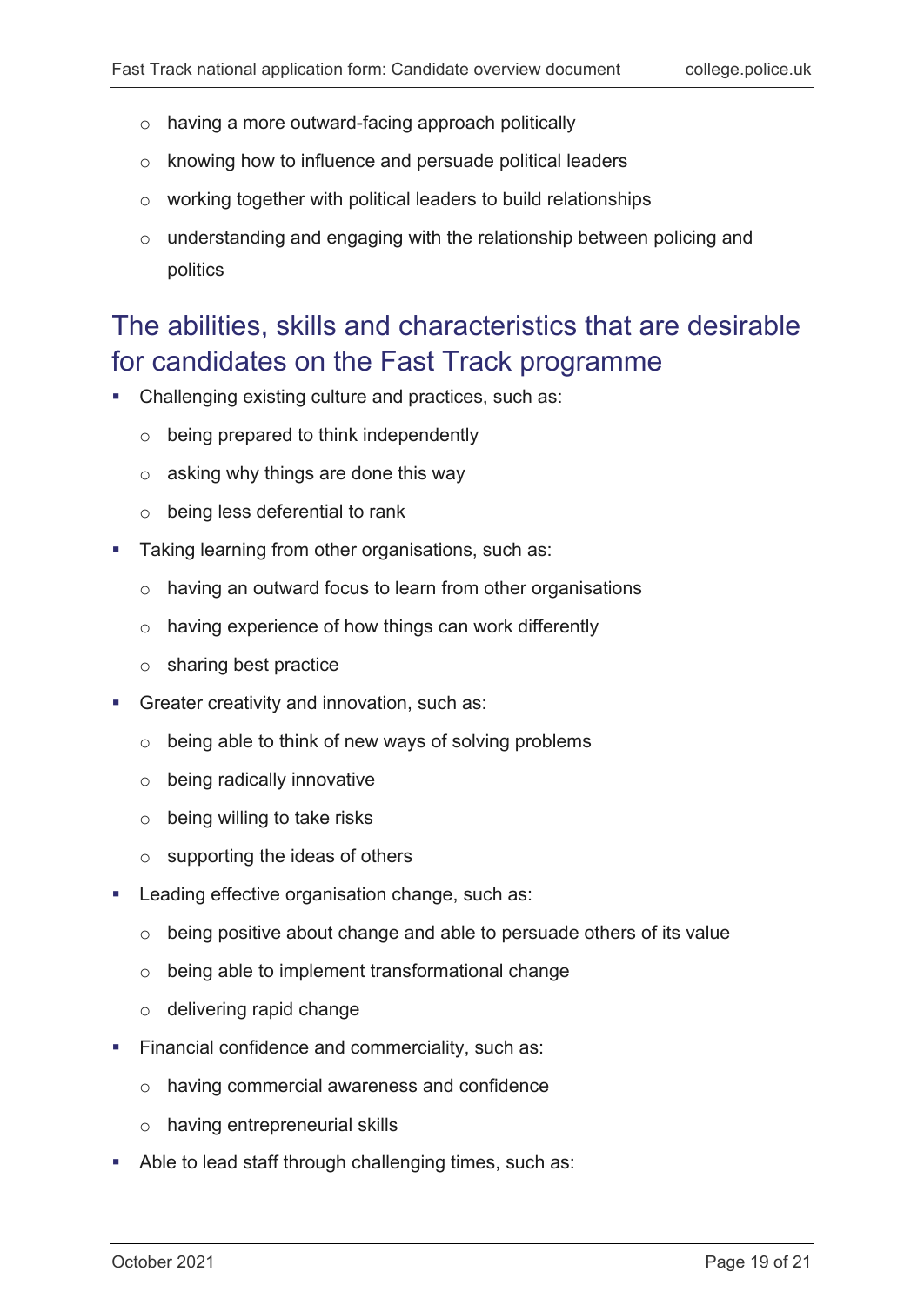- o being able to adapt leadership style
- o making bold decisions
- o inspiring others to achieve goals
- o having a greater influence
- **Supportive staff management, such as:** 
	- o having effective general management skills, such as performance management, welfare and development
	- o being able to engage staff
- Political astuteness, such as:
	- o understanding the political dynamics
	- o being able to operate in a more political environment
- A focus on customer service and victim support, such as:
	- o understanding victim experience
	- o listening to the public
	- o having an ingrained customer service ethos
- Comfortable with accountability and transparency, such as:
	- o being comfortable with public scrutiny
	- o understanding public perception of what is acceptable
	- o being honest when mistakes are made
- **Effective internal and external communication skills, such as:** 
	- o using language that the public understand